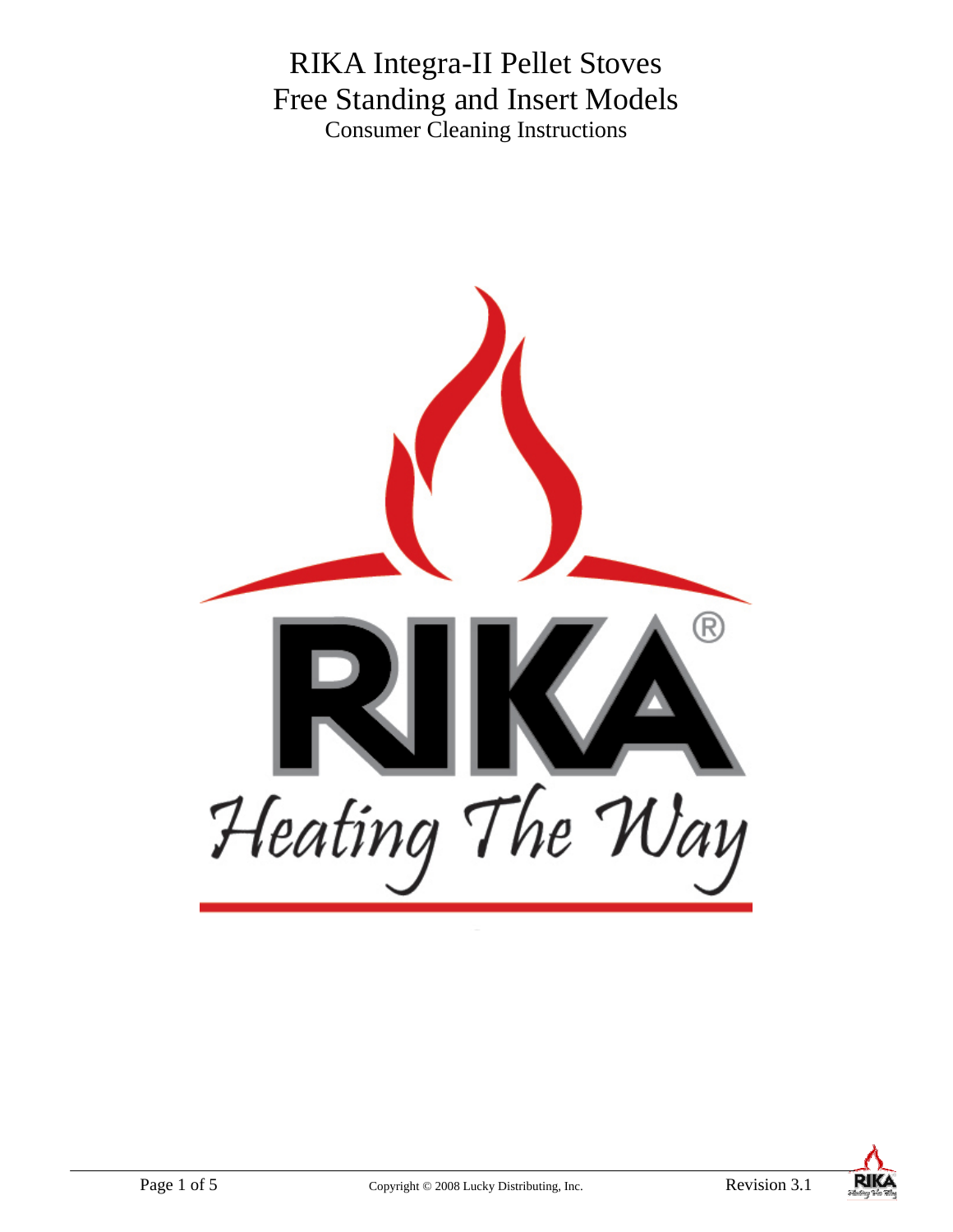*Caution: Turn off your stove and allow to cool. Once your stove has properly shut down and cooled, unplug it before performing any cleaning or service.* 

*Caution: Use only a certified ash vacuum to clean your stove. Using a regular home or shop vacuum can result in a fire.* 

*Caution: People with breathing problems should be careful to not inhale ash or dust during the stove cleaning process. If you suffer from any form of lung disease or have difficulty breathing, use of a dust mask is recommended.* 

*Caution: Even after allowing your stove to cool, hot embers may still be present in the firebox. Use caution when you open the door and during the cleaning process. Use care in order to prevent any remaining embers from igniting clothing or objects close to your stove.* 

To maintain proper operation of your pellet stove, it is important to regularly clean the unit. Failure to regularly clean your stove could lead to decreased performance, increased fuel consumption, and an increased chance of component failure. Component failure caused by lack of proper cleaning is not covered under warranty.

Listed below are recommended cleaning intervals and procedures for cleaning the user serviceable areas of your pellet stove:

#### **Component Interval**

- 
- Burn Pot as needed
- Ash Pan as needed

(in combustion chamber behind back cast walls) recess below the top panel

• Heat Exchanger Baffle Tubes **once daily and every time fuel is added** • Heat Exchanger area monthly or when exchanger rods no longer

**NOTE:** The above cleaning intervals are minimum recommendations. More frequent cleaning may be required depending upon factors such as fuel quality and amounts of fuel used, chimney length and complexity, and replacement air conditions in the home.

# **Tools Required**

- Small soft bristled brush
- 6mm hex key wrench that came with your stove
- Ash vacuum (see caution above)
- Flat-tip screwdriver
- Drop cloth or other cover to protect floor
- Flashlight (optional depending upon lighting conditions)
- Rubber gloves (optional)
- Dust mask (optional see caution above)

# **Door, Burn Pot and Ash Pan**

- Unplug your stove after properly shutting it down and allowing it time to cool.
- Spread a drop cloth or other suitable cover on the floor in front of and around the stove to protect ash and debris from staining floors.
- Open the door and vacuum out as much debris from the burn pot as possible. Clean the door glass by wiping it with a dry paper towel or a dry, wadded up piece of newspaper.

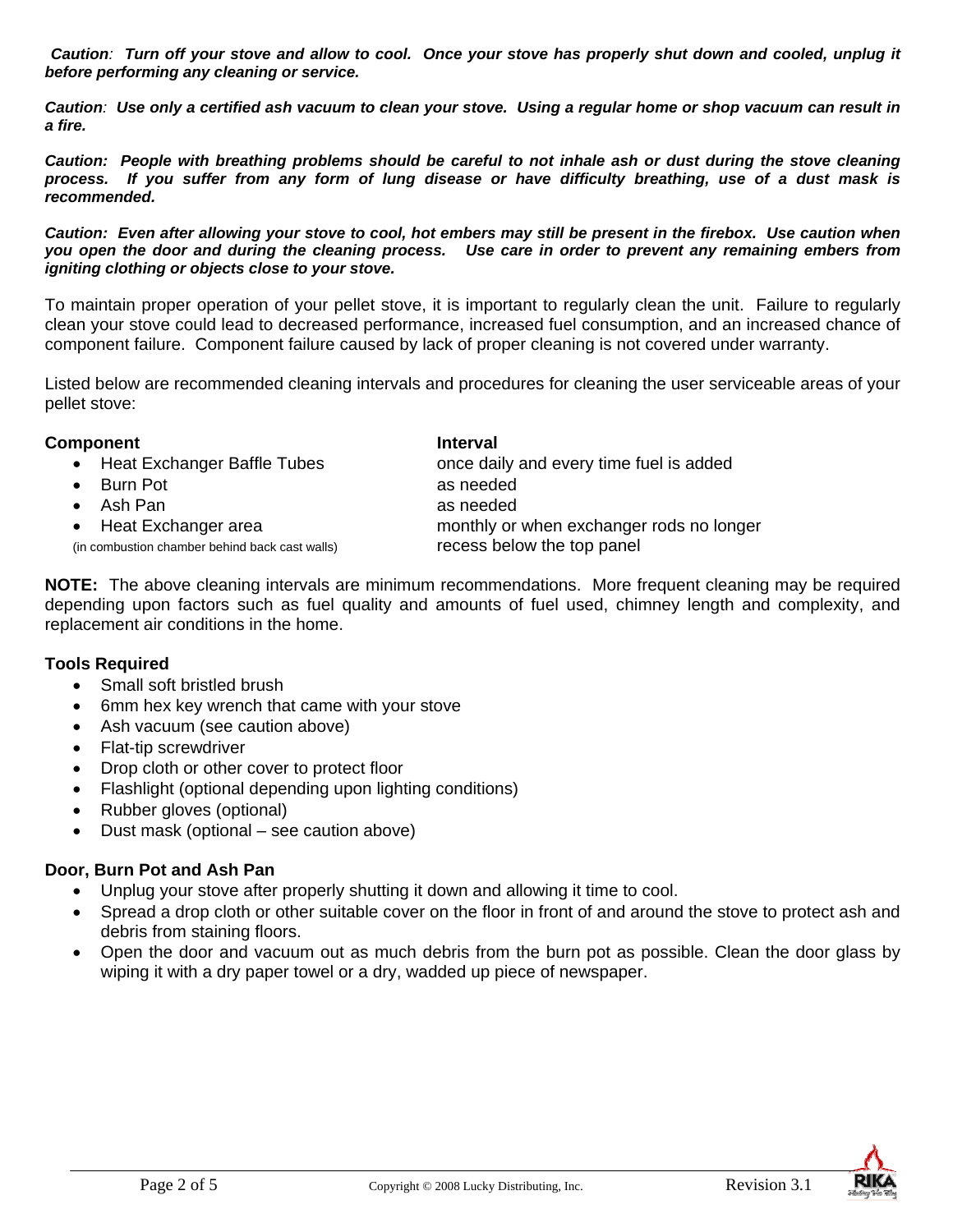**NOTE:** Do not use abrasive cleaners to clean the glass. If a glass cleaner is needed, see your stove dealer for a cleaner that is specifically designed for use with wood stoves.

• Clean out any remaining debris from the burn pot by lifting it out, tipping it upside down, and tapping it on the ash pan. If needed, use your flat-tip

screwdriver to scrape away and loosen any remaining debris. Continue this process until all remaining ash debris is removed and all of the air holes in the burn pot are clear.

- Vacuum out the ash pan.
- Remove the ash pan and set it aside with the burn pot.
- Vacuum the area underneath where the burn pot sits.



Using your brush and vacuum, clean the cast iron and gasket areas around the inside perimeter of the door.

# **Cast Iron Wall Plates**

The back wall of the combustion area is made up of two cast iron plates that protect the heat exchanger system from direct flame. If the area behind the cast iron plates is not periodically cleaned, a complete blockage of the air paths can result. Sufficient blockage will cause your stove to perform poorly and could result in a shut down with ERR or ERR/CL showing in the control display.

- Using the 6mm hex key wrench that was provided with your stove, remove the three screws securing the lower cast plate. Once the screws are removed, the plate should pull away from the back of the stove.
- Carefully lift the lower plate out and brush off any ash build-up from the front and back of the plate. When finished, set the plate aside.
- Using the same 6mm hex key wrench, remove the two screws securing the upper cast plate. It's important to support the upper plate while the screws are being removed since this plate is heavy and will fall if not supported.
- Carefully lift the upper plate out and brush off any ash build-up from the front and back of the plate. When finished, set the plate aside.
- Examine the lower plate's gasket material for defect. Minor blemishes on the gasket are acceptable, but replace the gasket if it's broken or if pieces are missing. (gasket material is available through your dealer).

# **Heat Exchanger Area**

When you remove the two cast iron plates from the back of the combustion chamber, the entire heat exchanger system is exposed. You will be able to see the exchanger tubes as well as the scrapers that you activate when you pull up the exchanger cleaning rods on the top of the stove.

- Vacuum the ash from the heat exchanger area, especially the area between the exchanger tubes. The soft brush and flat tipped screwdriver can be used to clean around and between the tubes. Clean out as much ash as possible.
- Carefully brush and clean the uppermost interior of the burn area.
- Carefully brush and clean the grooves on the inside top of the fire box.
- Do a final vacuum of the entire combustion area to remove any additional ash or debris.



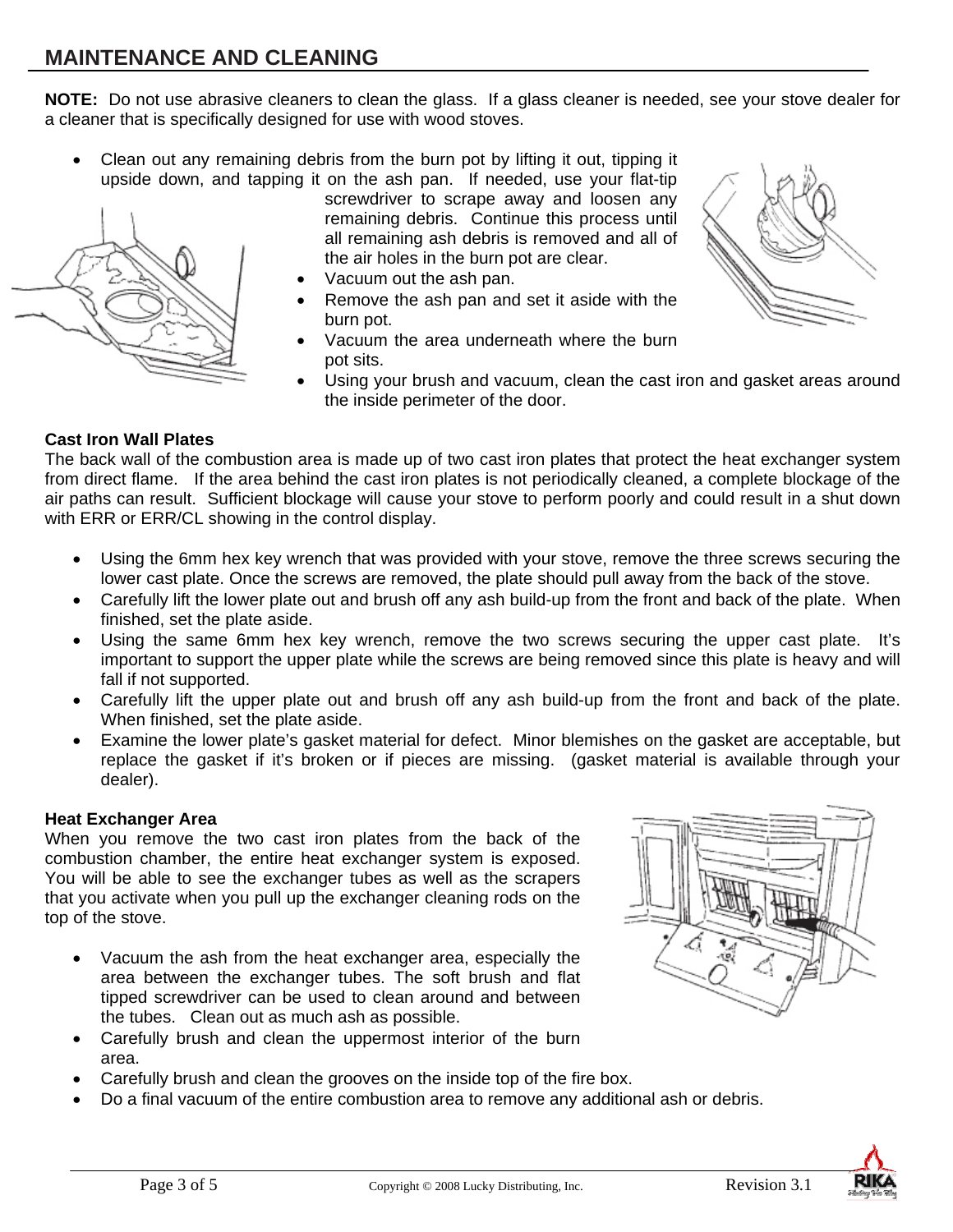## **Re-Assembly**

- Re-attach the top and lower cast iron wall plates (attach the top piece first).
- Re-seat the ash pan and burn pot, making sure that the burn pot is fully seated in place.
- Close the door.
- Plug unit back into wall outlet. Your stove is now ready for normal use.

## **Heat Exchanger Baffle Tubes**

A primary component of the heat exchanger system is a series of baffle tubes located behind the interior cast iron walls of the combustion chamber. As fuel is consumed, ash builds up on these baffle tubes which reduces the heat transfer capability of your stove. It is recommended that you clean the exchanger baffle tubes no less than one time per day, and every time you add fuel. Regular cleaning of the baffle tubes will ensure that the heat exchanger system is working optimally and that you are getting the greatest amount of heat output possible from your stove.



Cleaning is accomplished by pulling up and pushing  $\|\cdot\|$  down on the two exchanger scraper rods that protrude out of  $\|\cdot\|$  the top of the stove. These rods can be found on the very top of the stove underneath the colored accent panel. There<br>are two holes in the accent panel where the rods<br>into. Due to the placement of these two holes,<br>removal of the colored accent panel is not necessary<br>cleaning. are two holes in the accent panel where the rods recess into. Due to the placement of these two holes,  $\overline{z}$ removal of the colored accent panel is not necessary  $\begin{bmatrix} 1 & 1 \\ 1 & 1 \end{bmatrix}$  for cleaning.

The store is not be too the placement of these worse business that all and the search panel is the consistent of these worses the best in the searched above have a hole in the vacuum of the searched above that is specific A scraper rod tool was provided with your stove (see  $\begin{bmatrix} \infty & \mathbb{R} \\ \infty & \mathbb{R} \end{bmatrix}$  image) that is specifically intended for cleaning the exchanger baffle tubes. The two scraper rods exchanger baffle tubes. described above have a hole at the very top where  $\|\cdot\|$  this tool "hooks" into. Simply hook the tool into each of the two respective rods and pull up/push down two to three  $\Box$ per cleaning.



**NOTE:** When the stove is hot you may feel resistance when you pull up/push down on the rods. This is normal and occurs as a result of expansion of the stainless steel baffles tubes as they get hot.

**NOTE:** Any time the stove is on, the scraper rods will be very hot. Do not touch them with your bare hands or you could be burned. Use the oven mitt that was provided with your stove, or other suitable hand protection, before touching any of the metal surfaces of your stove.

## **Removal or Replacement of Broken Door Glass or Damaged Door Seals**

If the door glass becomes damaged in any way, including actual damage to the glass or to one of the gaskets on the door, replacement of the damaged area should occur prior to operating the stove.

While wearing leather gloves, carefully remove any loose pieces of glass from the doorframe. Dispose of all broken glass properly. Return the damaged door to your dealer for replacement or have your dealer do an onsite replacement of the affected area.

In order to maintain proper materials, installation, fit, and any required edge clearances, all repairs or replacement involving door glass, gaskets, or any cushioning devices or components should be performed only by an authorized service technician.